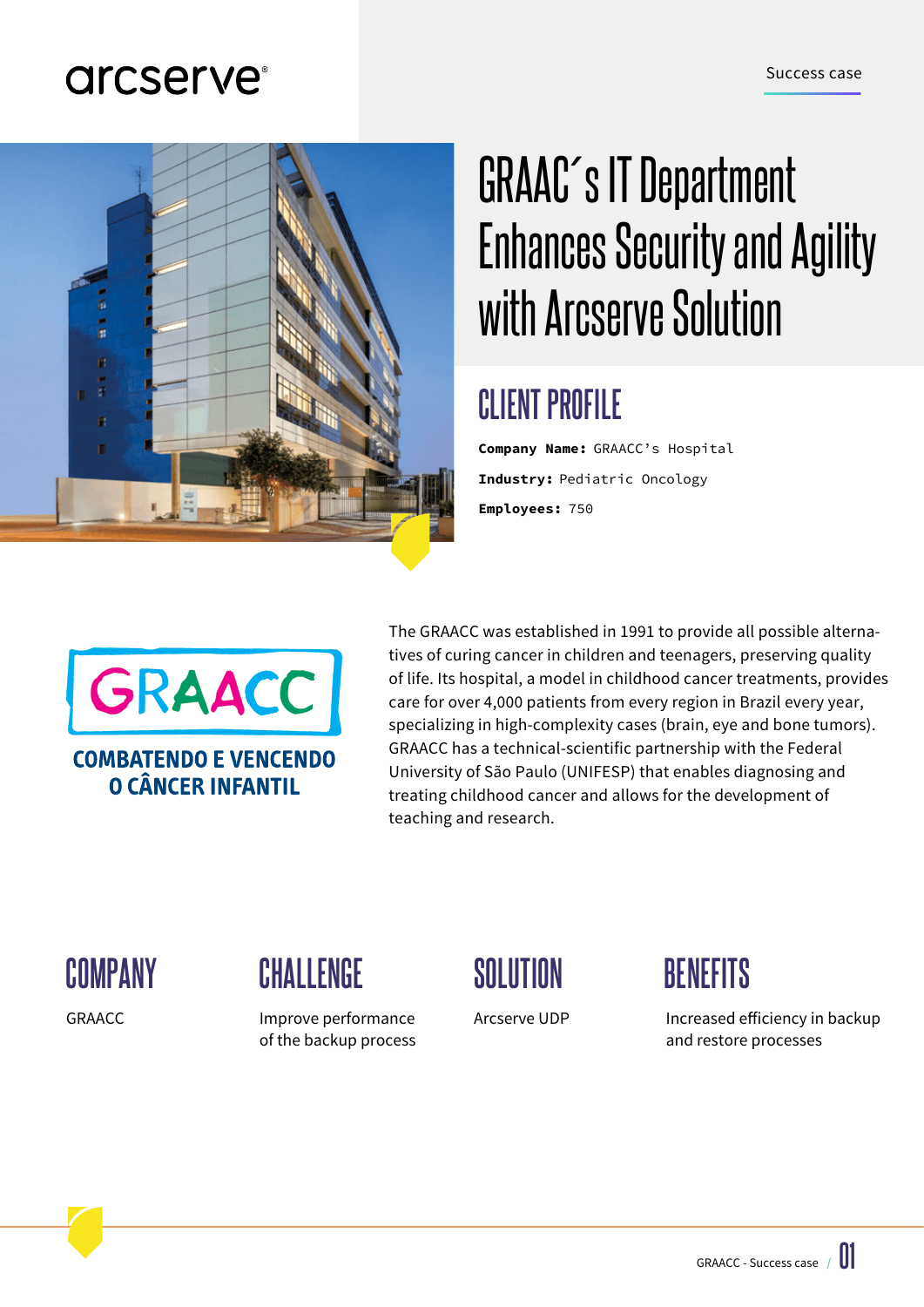# arcserve<sup>®</sup>

#### **COMPANY**

 GRAACC was established in 1991 as a non-profit organization in order to provide as many chances as possible of curing cancer in children and teenagers. To do so, it has a hospital, which is a landmark in cancer treatment, particularly for its high-complexity cases, offering everything childhood cancer treatments demand in a single location: a diagnostics center, chemotherapy, radiotherapy, bone marrow transplants, a surgery center, an intensive care unit for children, hospitalization services, an emergency unit and more. GRAACC's hospital provides care for patients ages 0-18 from every region in Brazil, treating over 4,000 children and teenagers with cancer every year, with an average cure rate of 70% - in line with the world's top childhood-cancer specialist centers. To that end, it employs around 800 workers and more than 600 voluntary workers.

Its governance is based on an alliance between society, businessmen and the university. The community offers support. It provides donations and voluntary workers. Businessmen work for free at the Management Board, focusing on providing professional, efficient management; while UNIFESP maintains a technical-scientific agreement for research and teaching, qualifying new professionals and helping to spread knowledge in diagnostics and treatments throughout Brazil. All of this became essential for the expansion and sustainability of a service providing world-class care and humane, equal treatment for children and teenagers with cancer.

#### **CHALLENGE**

GRAAC migrated the technology of its servers. This new outlook revealed the need to also improve and update the performance of its backup process, so as to prevent negative impacts on the operation and reduce the risk of creating backup windows, especially during the hospital's peak production hours.

With the new IT infrastructure outlook, we could clearly see that we had a bottleneck in data backups. One of our partners, CKTI Solutions, showed us Arcserve's portfolio, and so we got to know their data replication, protection and availability solutions.

> *GRAACC's IT Coordinator Fabio Ruy Bernardo*

#### **SOLUTION**

Arcserve UDP is a comprehensive data security, replication and availability solution, internationally recognized for preventing data loss and downtimes for a wide array of workloads - local, virtual, hyperconverged, SaaS and cloud environments - through a centralized, unified management interface. It provides a fully efficient response to the multiple challenges faced by IT infraestructures at companies of all sizes and industries.

Currently, there are 14 professionals working in the technical and administrative areas of its IT department. Its efficient financial management is one of the institutions' pillars to maintain community support, quality care and sensitive treatments for all children and teenagers with cancer. Every acquisition process in the institution requires assessing at least three providers for every item needed, which must meet the requirements laid on a Request for Proposal. This is then sent to superintendents for review.

The final decision-making process for every action taken by GRAACC is fully transparent.